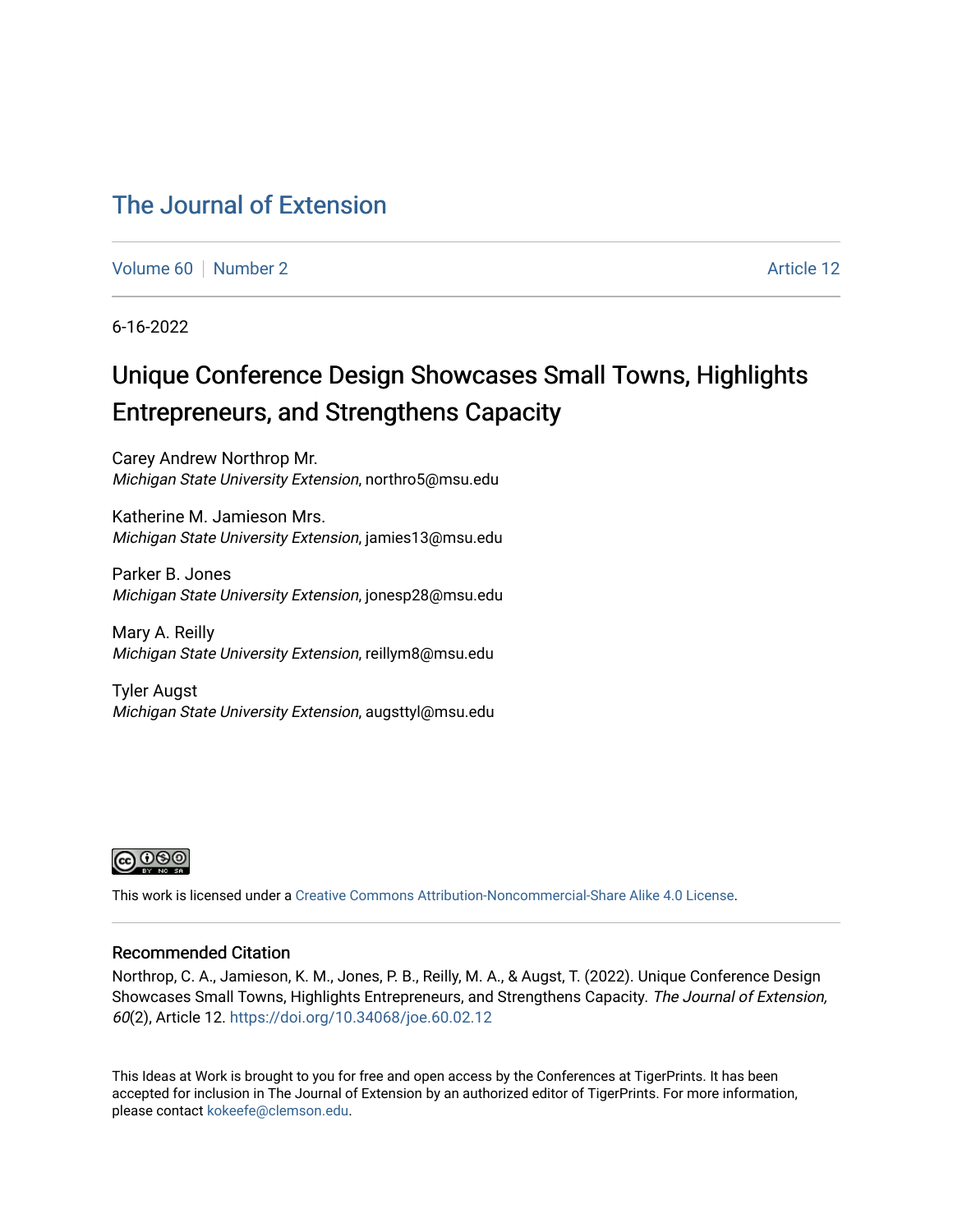### Unique Conference Design Showcases Small Towns, Highlights Entrepreneurs, and Strengthens Capacity

#### Cover Page Footnote

We have no known conflicts of interest to disclose. Correspondence concerning this article should be addressed to C. Andrew Northrop, MSU Extension, 200 Grand River Suite 102 Port Huron Michigan 48060, northro5@msu.edu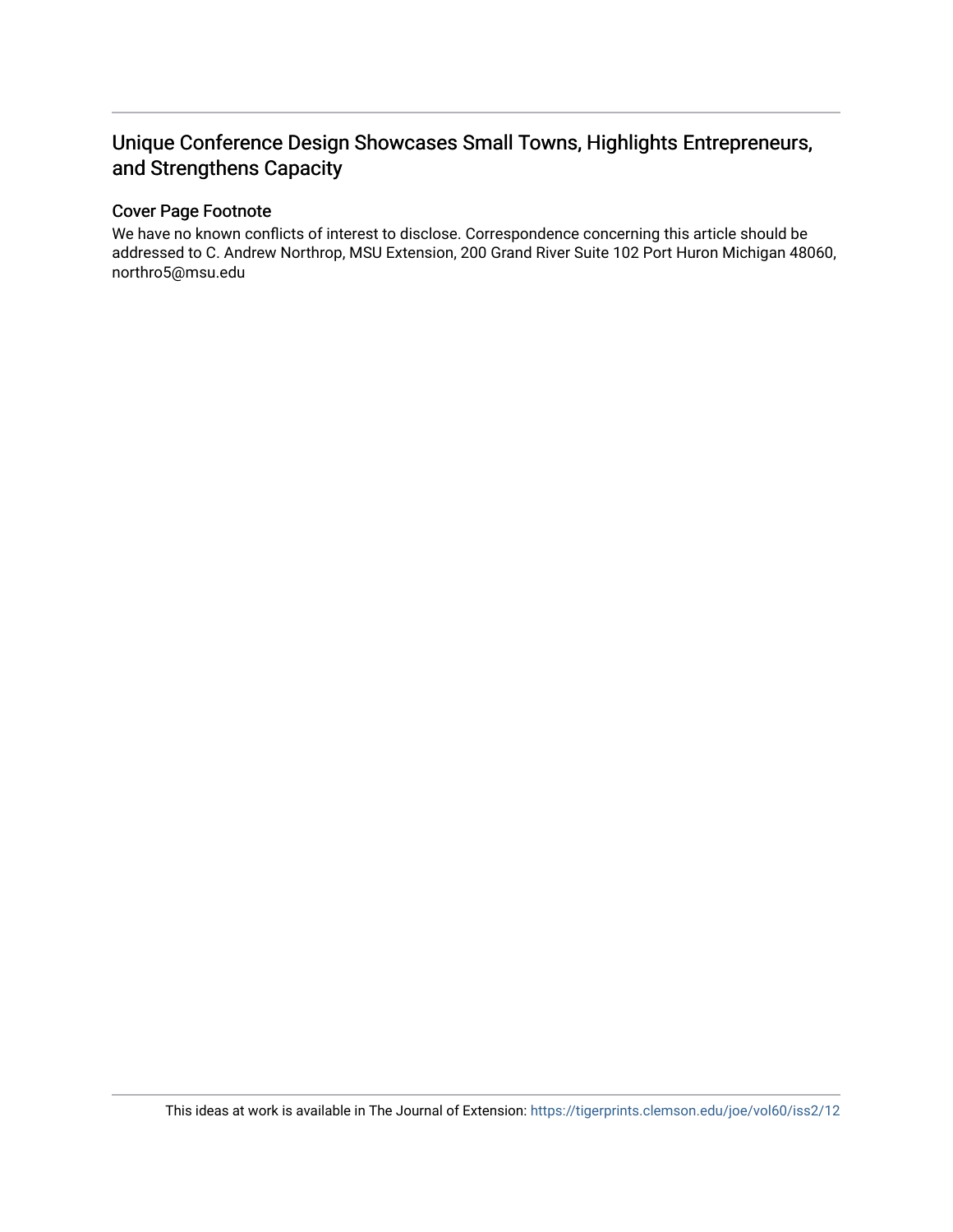# **Unique Conference Design Showcases Small Towns, Highlights Entrepreneurs, and Strengthens Capacity**

CAREY ANDREW NORTHROP<sup>1</sup>, KATHERINE M. JAMIESON<sup>1</sup>, PARKER B. JONES<sup>1</sup>, MARY A. REILLY<sup>1</sup>, AND TYLER AUGST<sup>1</sup>

AUTHORS: 1Michigan State University Extension.

JOURNAL OF

**Abstract**. Michigan State University Extension (MSUE)'s annual conference, Connecting Entrepreneurial Communities (CEC), has served as a catalyst for entrepreneurial ecosystems across Michigan since 2012. Designed by MSUE for small towns, CEC has gained national interest as evidenced by the adoption of this conference model by four other Extension services. This article outlines the unique conference design, details the partnership between Extension and host communities, and explores conference evaluation data validating the need to continue this programming. Lessons learned and successes to date are provided to ensure readers learn the value this unique conference format has in Extension entrepreneurship programming nationally.

#### INTRODUCTION

This article highlights a place-based conference model developed by Michigan State University Extension (MSUE) known as Connecting Entrepreneurial Communities (CEC). CEC is an unconventional conference embedded in a small town with the goal of showcasing the host community, highlighting entrepreneurs, and strengthening organizational capacity. Designed to address several elements known to support small town entrepreneurial ecosystems, CEC focuses on networking, policy, human capital, culture, and support (Isenberg, 2010; Roundy, 2017). Additionally, conferences and other types of events can serve as the genesis for entrepreneurial networks (Case & Harris, 2012; cited in Roundy, 2017, p. 247). After describing the conference's unique design, we explain the roles of the host community, external partnerships, and evaluations. This unique conference design could be widely applied in Extension entrepreneurship programming.

#### CONFERENCE DESIGN

Launched by MSUE in 2012, CEC is *a conference for small towns held in a small town*. Unique in multiple ways, CEC works in partnership with a different host community annually and takes place from noon to noon over two days, typically in early October. Host communities are walkable small towns and range in population size between 2,500 to 10,000 people. Unlike traditional conferences based in a hotel or conference center, CEC embeds over 20 educational sessions within the businesses of a host community's downtown. For example, coffee shops, art galleries, breweries/restaurants, and museums, to name a few, have served as settings for educational sessions. The CEC schedule intentionally weaves 30-minute breaks between sessions so participants can network and patronize local businesses at a leisurely pace (see Appendix A).

CEC is designed to highlight success stories of local entrepreneurs within the host community in multiple ways. First, at the beginning of an educational session, local business owners are invited to briefly share a synopsis of how they began their business. Second, two local entrepreneurs are featured as plenary and closing keynote speakers. The keynote speakers are generally selected because their business has been rooted in the community over generations or because they are an entrepreneur with more recent influence, but they both have a strong connection to their local community. First-hand entrepreneurial stories relay both success and failure and portray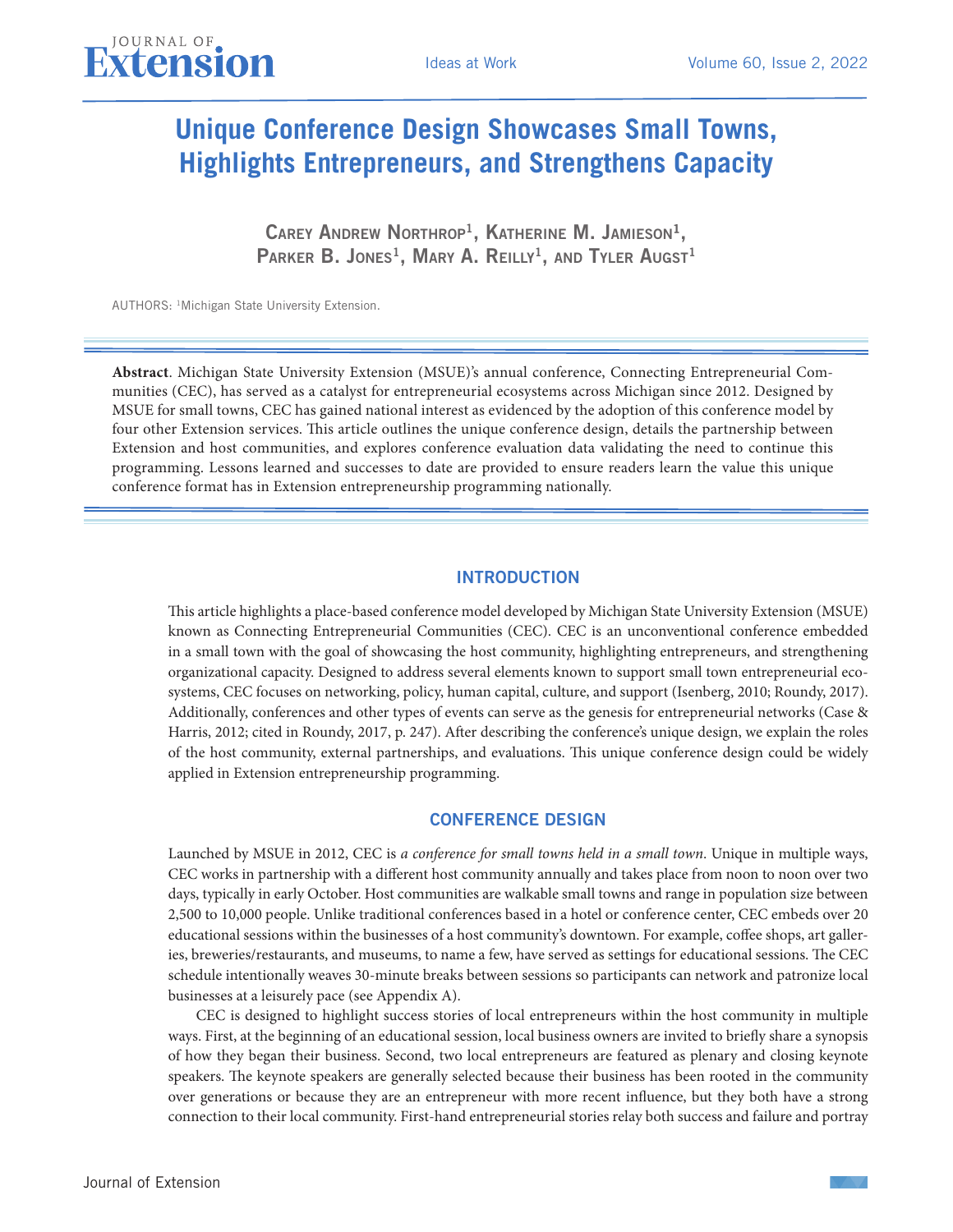the "encouraging mindset and spirit of facilitation" critical to entrepreneurial ecosystems (Russell, 2006; cited in Butler, 2006, p. 112).

Finally, to strengthen a community's organizational capacity, CEC's promotional materials encourage communities to create a team to attend the conference. Teams typically range in size from three to five professionals and represent organizations charged with supporting local businesses and entrepreneurs, such as a chamber of commerce. Although a team is not required, this strategy can strengthen the attending team's networks and resources and position them to host CEC in the future. Due to the unique design of CEC, prospective host communities are required to have attended at least one previous CEC event as a team. This practice ensures hosting communities can experience the unique conference design and unconventional format before taking on the role of a CEC host community.

#### MSUE AND HOST COMMUNITY ROLES

Partnership with the host community is an intentional part of the conference design and comes with pivotal responsibilities for both the host community and MSUE. Host community teams identify and secure a) local entrepreneur(s) to serve as keynote speaker(s), b) locations for educational sessions within local businesses and organizations, c) local sponsorships, and d) marketing materials to showcase the community to participants. The host community plays an integral role in selecting session venues based on interest, access, auditory challenges, and seating capacity for upwards of 20 participants. Ideally, the venue pairs with the session theme, such as an art gallery hosting an educational session on art as a community economic driver.

Within MSUE, programming and planning for CEC draws from several multidisciplinary teams. MSUE's CEC planning team is responsible for a) selecting a host community, b) co-planning the event with the host community, c) securing educational session speakers from MSUE, d) managing registration, and e) ensuring the host community executes their responsibilities. To ensure both the MSUE team and the host community teams are in unison throughout the typical eight-month planning period, a liaison from each team serves both groups. The liaison position was created to address previous complications experienced in the early years of CEC.

Early in CEC's tenure, MSUE failed to provide clear expectations to the host community team, resulting in missed deadlines for selecting venues and keynote speakers. When CEC was nearly canceled in that instance, the MSUE team formalized host community protocols. Established protocols actively guide the partnership by clearly articulating expectations to host communities in advance, requiring that the community send a team to a CEC conference prior to being considered as a host community, identifying a liaison to serve on both the MSUE and host community teams, and requiring the host community secure a predetermined amount of the conference costs in sponsorships to create greater ownership.

The MSUE and host community teams actively seek partnerships with entities such as state agencies and/ or nonprofit organizations to support the conference. For example, in 2019 Michigan Economic Development Corporation (MEDC) co-sponsored CEC for the first time. MEDC staff led educational sessions and provided targeted marketing to Michigan's Main Street communities. The resources from MEDC and other partner organizations frequently come in the form of educational content expertise, conference sponsorship dollars, and state and national promotion.

#### EVALUATION AND METHODS

The conference attendees receive an evaluation at the end of the conference to assess learning and gauge intent to apply the information learned at CEC (see Appendix B). Each attendee receives a paper evaluation during the closing keynote speaker session. Organizers encourage completion of the evaluation during closing remarks, and MSUE staff collect evaluations at the exits. A survey link with the evaluation is sent out a week after the conference to give those who were not able to complete a paper survey another opportunity to complete the evaluation. Between 2012 and 2019, the overall evaluation response survey rate for CEC was 42%.

As of 2019, ten Michigan communities have hosted the CEC conference. Since its start in 2012, 1,006 individuals have participated in the CEC conference representing Michigan's 83 counties,12 other states, and two countries. Over this period, participants overwhelmingly confirmed (98.7%, n = 306) that they liked the approach of holding sessions in downtown businesses. A majority (90.8%, n = 351) of the participants reported that they planned to create or expand community-based activities or initiatives to support local business and entrepreneurs.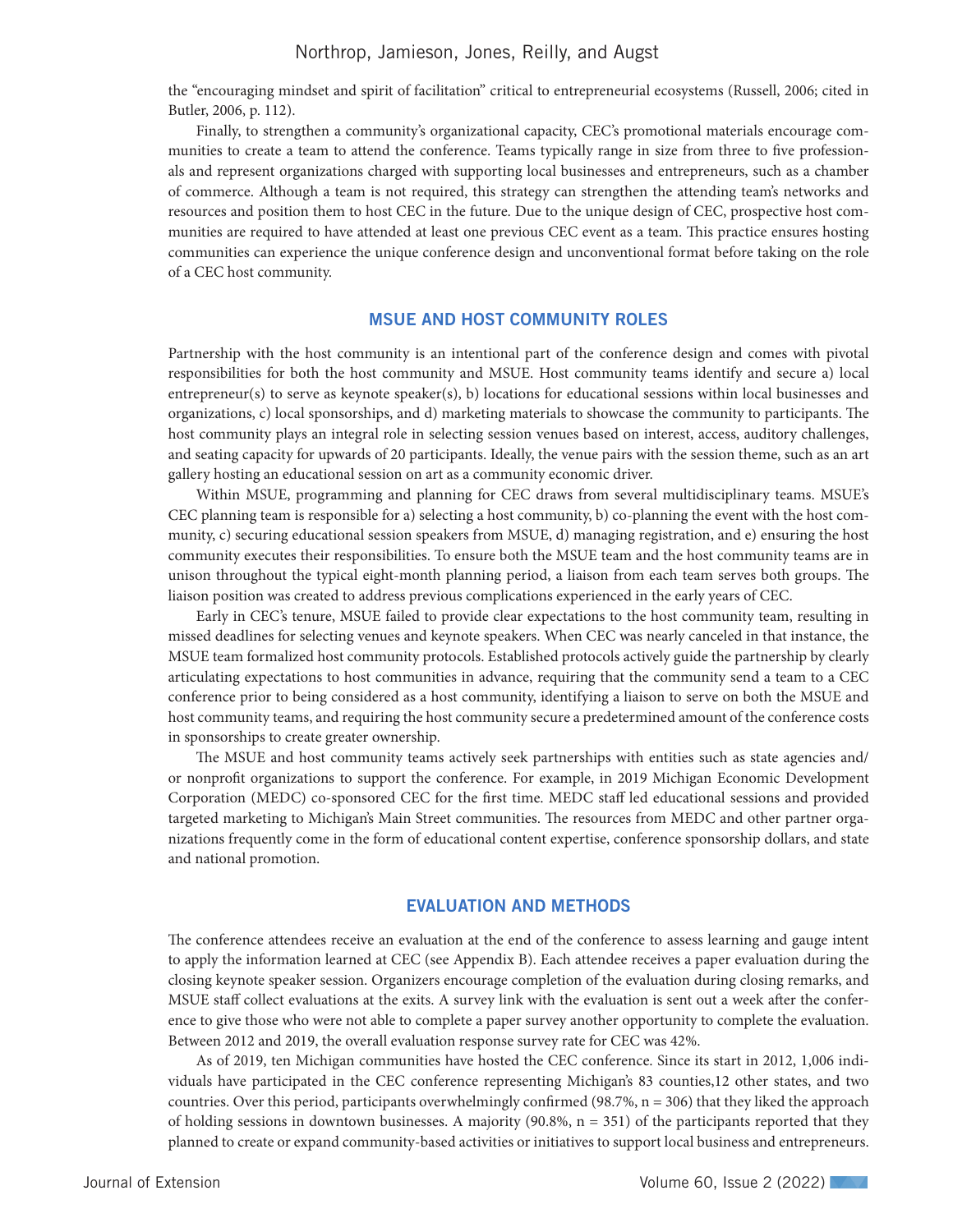The MSUE planning team made minor refinements to the evaluation tool in 2019 to remove items not yielding new insights and to reframe other items to assess intended application of knowledge gained. At the 2019 conference, the most recent in-person event,  $27\%$  (n = 27) of participants completed the evaluation. Of these respondents, 100% agreed or strongly agreed that "educational sessions were engaging" and the "content presented is replicable in my community." As part of the evaluation, participants were also presented with a list of potential actions to take as a result of their participation in CEC such as "integrate tourism and natural resources into economic strategy" and "provide youth entrepreneurship programming" (see Appendix B). Attendees from the 2019 CEC indicated a total of 80 anticipated actions on the evaluation. As an example, the city of Alma, Michigan learned about a library hot-spot rental program during an educational session at CEC 2019. They applied this knowledge to create their own program just ahead of the COVID-19 pandemic and aided students learning from home who would not otherwise have had internet access (K. Phillips, personal communication, April 20, 2020).

#### **CONCLUSION**

In summary, CEC's unique conference design is highly engaging and supports participants' ability to replicate ideas and knowledge learned at the conference. The partnership between the host community and MSUE plays a fundamental role in the success of CEC. Conference planning protocols designed by MSUE ensure that small town hosts and local entrepreneurs are highlighted while ensuring that participating individuals and teams receive content that strengthens their capacities to create strong entrepreneurial ecosystems. MSUE's CEC model has garnered national attention within Extension and, as a result, has been replicated in four other states (Table 1). As of 2021, universities in three additional states are in the planning stages of delivering their first CEC conference. MSUE's CEC model should have a place within Extension programming nationally as a collaborative approach to strengthening small town entrepreneurial ecosystems.

| <b>State</b>                  | <b>Year Launched CEC</b><br>Conference | <b>Planning for CEC</b><br>Conference |
|-------------------------------|----------------------------------------|---------------------------------------|
| University of Nebraska        | 2017                                   |                                       |
| South Dakota State University | 2018                                   |                                       |
| North Dakota State University | 2019                                   |                                       |
| University of Minnesota       | 2019                                   |                                       |
| University of Missouri        |                                        | X                                     |
| Pennsylvania State University |                                        | X                                     |
| University of New Hampshire   |                                        | X                                     |

Table 1. Other States Engaging the CEC Model

#### **REFERENCES**

- Case, S., & Harris, D. (2012) *The startup uprising: Eighteen months of the Startup America Partnership*. Ewing Marion Kauffman Foundation.
- Isenberg, D. J. (2010). How to Start an Entrepreneurial Revolution. *Harvard Business Review*, *88*(6), pp. 41–50).
- Roundy, P. (2017) "Small town" entrepreneurial ecosystems: Implications for developed and emerging economies. *Journal of Entrepreneurship in Emerging Economies*, *9*(3), 244.
- Russell, R. (2006). The contribution of entrepreneurship theory to the TALC model. In R. W. Butler (Ed.), *The tourism area life cycle, Vol. 2: Conceptual and theoretical issues* (pp. 105–123). Channel View Publications.